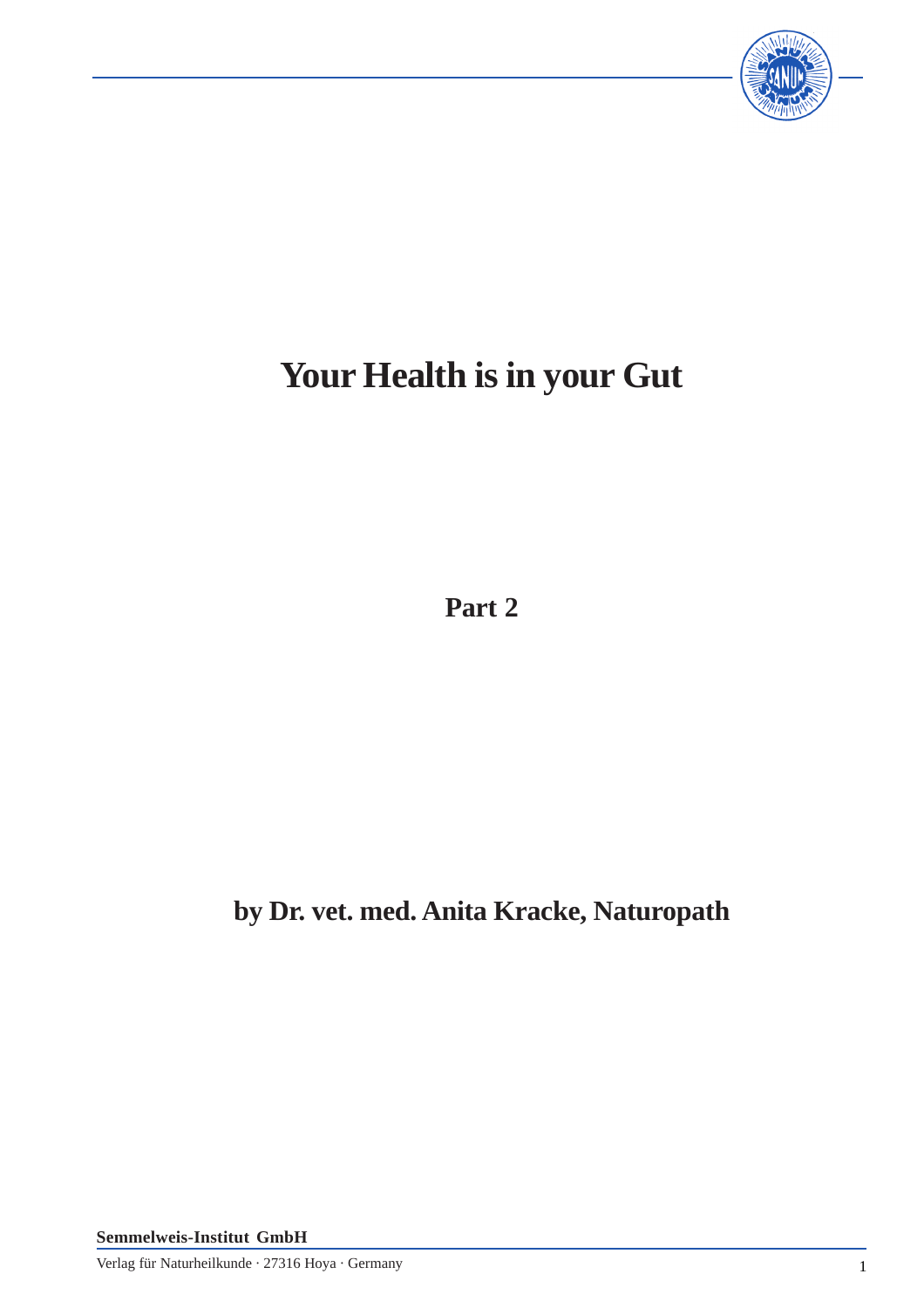

*Part I was published in SANUM-Post No. 80, beginning on Pg. 14. The first section described the tasks of the digestive organs and the diet. The article then went on to deal with disorders in the symbiotic balance between the intestinal flora and the host organism, dysbiosis and its treatment. Now, in this part, we look at intolerances and allergies which can upset our intestinal health and with it the health of the whole person.*

## **Intolerances**

As well as antibiotics, there are also other factors which put the gut under stress, disease being the final result. Most of the illnesses, which are described as allergies, originate in the gastro-intestinal tract and are simply intolerances.

The one which physiologically effects the most of us is:

#### **Lactose Intolerance**

Lactose occupies an exceptional position among the different types of sugar, because it occurs only in the milk of mammals (except for the Californian sea-lion). Certain species of monkey have the highest proportion of lactose in their milk (10.2 g/dl), followed by humans  $(7.0 \text{ g/dl})$ , mares  $(6.2 \text{ g/dl})$ , and the smaller ruminants and cattle (c.4.1 - 4.8 g/dl). Lactose is broken down in the digestive tract by the enzyme lactase into galactose and glucose. Basically, the normal fœtus develops some lactase activity as early as the third month of pregnancy, and this continues to develop, peaking at birth. During breastfeeding, the level remains high, declining gradually after weaning.

Clinically, we distinguish between

- Hypolactasia: Deficiency in the enzyme (lactase) to break down the lactose = lactose intolerance; and
- Lactose malabsorption (poor absorption and utilisation, e.g. because of missing sections of the intestine).

# **Symptoms of Lactose Intolerance**

The central leading symptom is diarrhœa: watery, frothy, sour stools (so-called osmotic, fermentative diarrhœa), papescent stools, flatulence, large amounts of wind in the intestines and abdominal distension (meteorism). These patients always think they are too fat because of their inflated abdomen: noises in the abdomen, eructations, nausea after eating; vomiting after a large meal including a lot of lactose, cramping pains in the lower and upper abdomen after consumption of lactose, non-specific symptoms which may indicate intestinal damage. Constipation does not occur immediately after consuming lactose, but may be linked to lactose intolerance.

Furthermore, the patients often complain of feeling exhausted.

In short, nothing but abdominal problems

# **Making a Diagnosis**

The simplest procedure, and the easiest on the wallet, is the elimination diet: for 1-2 weeks, one avoids anything which might contain lactose. After that, up to 1 g of lactose may be consumed daily and, later on, as part of a low-lactose diet, 8 - 10 g daily. What lies behind

these efforts is the fact that it is up to each individual person to find out how much lactose they can tolerate without suffering from intestinal complaints.

The hydrogen-breath test assesses the level of the body's lactose burden, utilising the fact that, in the event of lactose intolerance, the resident bacteria in the large intestine break down undigested lactose. The hydrogen gas released in this process is absorbed via the intestinal wall and exhaled via the lungs.

Since lactose intolerance is not an allergy, it does not trigger any immune reaction. That is why immunological parameters are of no use in tackling it.

## **Reasons for the Increase in Lactose Intolerance**

Around 12 million Germans, c. 15 % of the total population, suffer from lactose intolerance. Compared with the U.S.A., this enzyme deficiency is less well-known here as an ætiology. However, since the Germans' eating habits have changed in the last few decades in a similar way to those of the Americans, here too the same types of illness are on the increase. On the one hand, for some time now, the consumption of dairy products has been much greater even than in the 1980's, and on the other hand, more and more industrially processed foods are being consumed. Pre-cooked dishes, vegetable margarine, cooked meats, baking mixtures, bread and rolls, deepfrozen pizzas, not to mention fast foods; all these and medicines too contain added lactose. Thus, the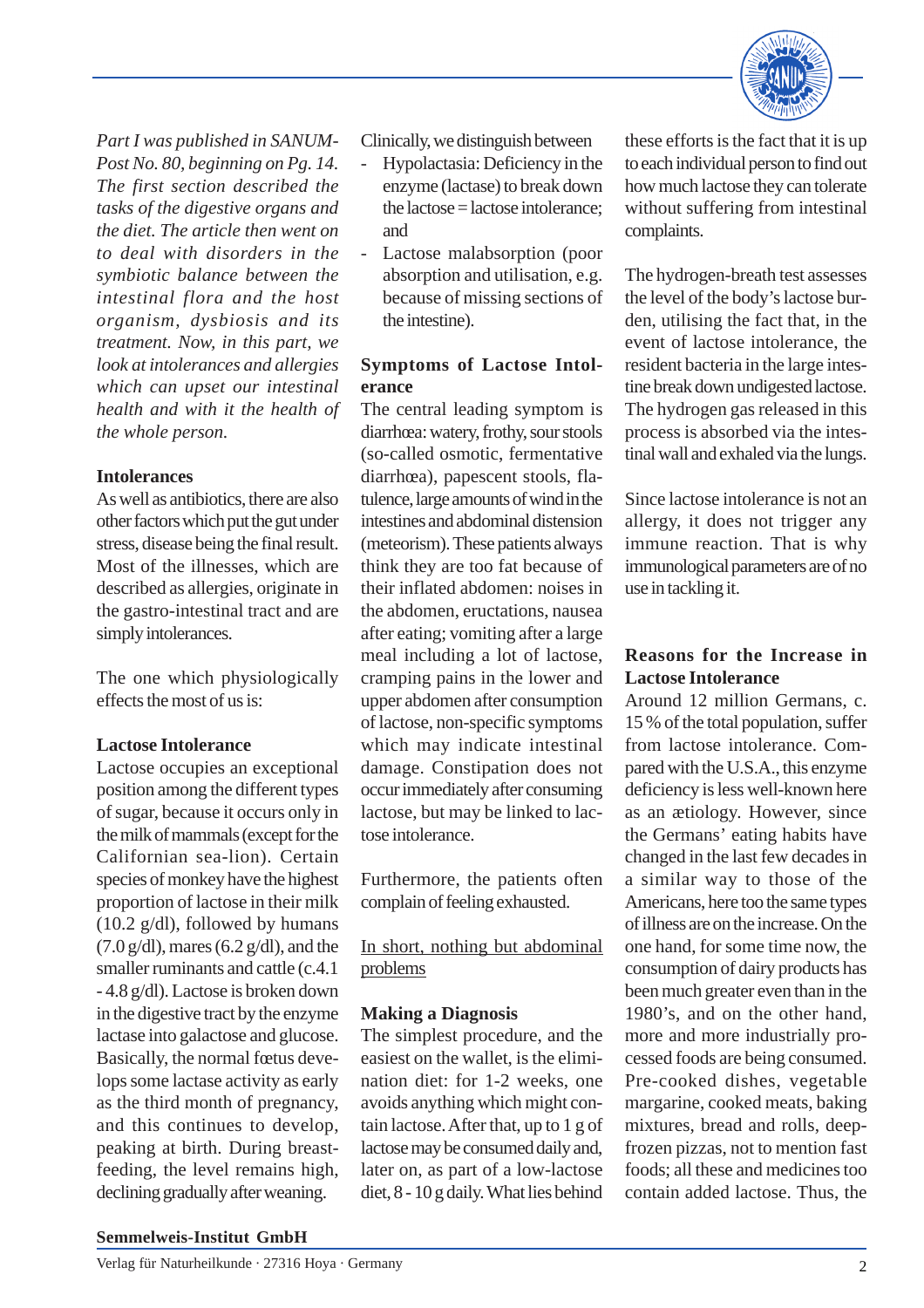

typical consumer in modern industrialised societies may be consuming between 25 and 50 grams of lactose a day unawares. However, this results in overloading of the enzymatic systems, and this is in excess of what certain individuals can tolerate. The outcome is the symptoms mentioned above.

And so we may ask why lactose is added in such quantities. The reasons have to do with food technology! The addition of lactose to foods has the following effects:

- it gives the foods a greater viscosity (toughness), and this again provides a pleasant masticatory sensation. Because of the minimal sweetness of this composite sugar, the taste of the end-product is hardly affected;
- lactose has a browning action on bakery goods and on those products that are fried or roasted in fat, e.g. French fries or croquettes;
- another reason for adding lactose to bakery goods is that lactose is not fermented by baker's yeast;
- lactose is used in the production of sweets, because it has an influence on the crystallising properties of sugar solutions;
- in medicines, lactose is used as a carrier; the same is true of homœopathic remedies, for instance, as prepared according to condition §6 of the Homœopathic Pharmacopœia.

lactose is a carrier for flavourings and sweeteners and is considered to be a flavour-enhancer.

A prominent symptom is diarrhœa, arising from the hygroscopic action of the unprocessed lactose in the small intestine and the formation of gas and acids in the large intestine from the action of bacteria and yeast.

This diarrhœa does not necessarily result in weight-loss from malabsorption. It may rather be the case that the patient has a healthy appetite for food soon after having eaten, since the disordered intestinal absorption means that the body is deprived of certain nutrients. The extra calories thus consumed are then stored in the form of fat.

# **Causes of Lactase Deficiency**

On a global scale, lactose intolerance is the most widespread genetic predisposition and, at the same time, the most frequent cause of complaints associated with the digestion.

From a developmental-historical point of view, lactose intolerance makes sense following a breastfeeding period of 10-12 months. It encourages the adjustment to a different type of diet. On the one hand, this is an important step in the individual's personality development and, on the other hand, it ensures the continuation of the tribe, since the mother is then freed up for fresh fertilisation and a new pregnancy.

Because of this, some researchers have assumed that, ten thousand years ago, everybody had a primary lactose intolerance after weaning. Thus, the genetic predisposition to continue to be able to break down lactose is a more "recently" acquired ability, with a direct connection to the domestication of ruminants, particularly of cattle. Individuals who have been able to survive in extreme situations by consuming milk and dairy products had a selective advantage over those who, in times of famine, were unable to fall back on such high-quality foods or who did not tolerate them.

Another hypothetical view is that lactose tolerance improved as people adapted to this type of food, so that it became possible enzymatically to break down very large quantitites of lactose.

Globally we can see a north-south divide and an east-west divide in lactose intolerance. Milk is best tolerated in the north-east. In Scandinavia only about 5% of the population suffers from lactose intolerance. In Germany it is 15%, in Russia 33% and in Greece 75%. In distant parts of Asia and Africa, the degree of intolerance reaches 80%-100%. The regional distribution of tolerance favours the conclusion that developmentalhistorical factors come into play among different peoples.

#### **Lactose Intolerance in Infants**

Lactose intolerance is also found in infants. This can result in critical situations in the care of the neonate, because the lactose, which the breast-milk contains, provides for about half the energy requirement in the infant's first year of life.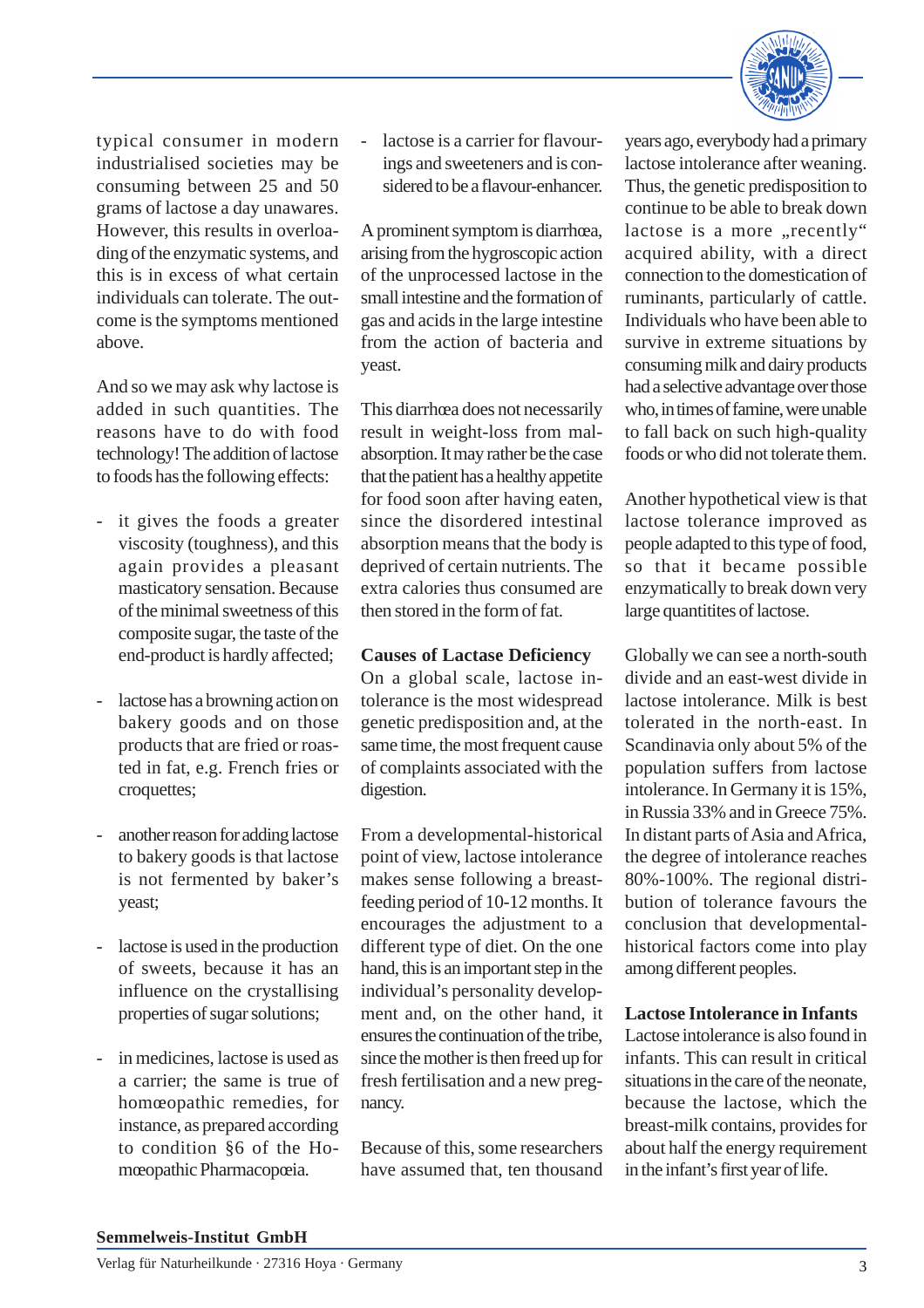

There are several reasons for a lactose intolerance in infants:

- the lactase activity in the gut is not yet sufficiently developed; generally however this increases, with a consequent decrease in the health problems;
- gastro-intestinal infections may result in a temporary lactose intolerance;
- from the sixth month, the susceptibility to viral infections increases, following which it is easier for a lactose intolerance to develop. Up to that point, a good protection against such infections existed via the mother.

Lactose intolerance is recognisable from the frequent loose, watery stools passed by the child, and from the resultant developmental disorders. In such cases, milk must be excluded from the diet; nor must other foods contain any lactose.

Foods which always - or almost always - contain lactose:

Milk and dairy products, sausage (and even cooked ham!), manufactured foods of all kinds, and fast foods, so-called sweeteners in ready-prepared foods, sweetener tablets and many kinds of confectionery, chocolate (except some dark and slightly bitter kinds), cocoa powder, food supplements.

Foods which are free of lactose and quite safe for the lactose intolerant: Unprocessed foods of mineral, vegetable and animal origin, apart from milk. (Fruit, vegetables, potatoes, cereals, honey, oil, meat, fish, etc.)

#### **Fructose Intolerance**

Fructose (levulose), together with glucose, forms the disaccharide Saccharose, which is the conventional sugar in domestic use. Fructose occurs in most fruits and vegetables.

In the case of fructose intolerance, we distinguish between:

- hereditary fructose intolerance (HFI) and
- fructose malabsorption.

In the case of fructose malabsorption, it is suspected that the fructose transport system in the small intestine is defective. The GLUT-5-transporter, which sees to the absorption of dietary fructose, may be reduced, and this reduction may be hereditary or acquired. As in the case of lactose intolerance, this results in considerable problems in the gut, on the one hand because of the strong osmotic fluid build-up with consequent diarrhœa and, on the other hand, because of the creation of intestinal gas owing to fermentation, resulting in distention and flatulence. Here too, the hydrogen-breath test and an exclusion diet can clarify the situation rapidly. As already described under lactose intolerance, patients must find out their own limit of tolerance and, in most cases, are able to live well on a low-fructose diet.

Apples, pears, apricots, plums, mango, water melon, kiwi fruits, grapes and raisins are particularly high in fructose. Fructose malabsorption may be boosted by additional sorbitol content in the diet. Since dextrose promotes the processing of fructose, fruits which are high in dextrose and low in fructose are well tolerated in most cases. Generally, lemonade and fruit juices must be avoided. Diabetic jams and confectionery are high in fructose and sorbitol, and are therefore totally unsuitable. Honey must also be avoided. Pure dextrose can be used for sweetening.

The situation is different in the case of hereditary fructose intolerance. The patient reacts to even the slightest morsel. In most cases, those affected are protected from consequent hypoglycæmia, not to mention liver- and kidney-damage, by an aversion to sweet foods, fruit and vegetables. These patients must keep strictly to an absolutely fructose-free diet. Under no circumstances must a hydrogen-breath test for fructose-overload be administered. It could result in a lifethreatening attack of hypoglycæmia and place the liver under severe stress. Diagnosis is based on a gene test.

#### **Histamine Intolerance**

Histamine intolerance is an acquired intolerant reaction to the substance histamine, in which the sensitivity steadily increases. According to official estimates, 2%-5% of adults suffer from it, and the number is rising. Three-quarters of those affected are females.

Histamine (2-(4-imidazolyl) ethylamine) is a naturally occurring substance, a biogenic amine, which is chemically formed from the amino-acid histidine. Histamine has neither smell nor taste. Within the human and animal organism, it acts as a tissue hormone and neurotransmitter. Histamine is consumed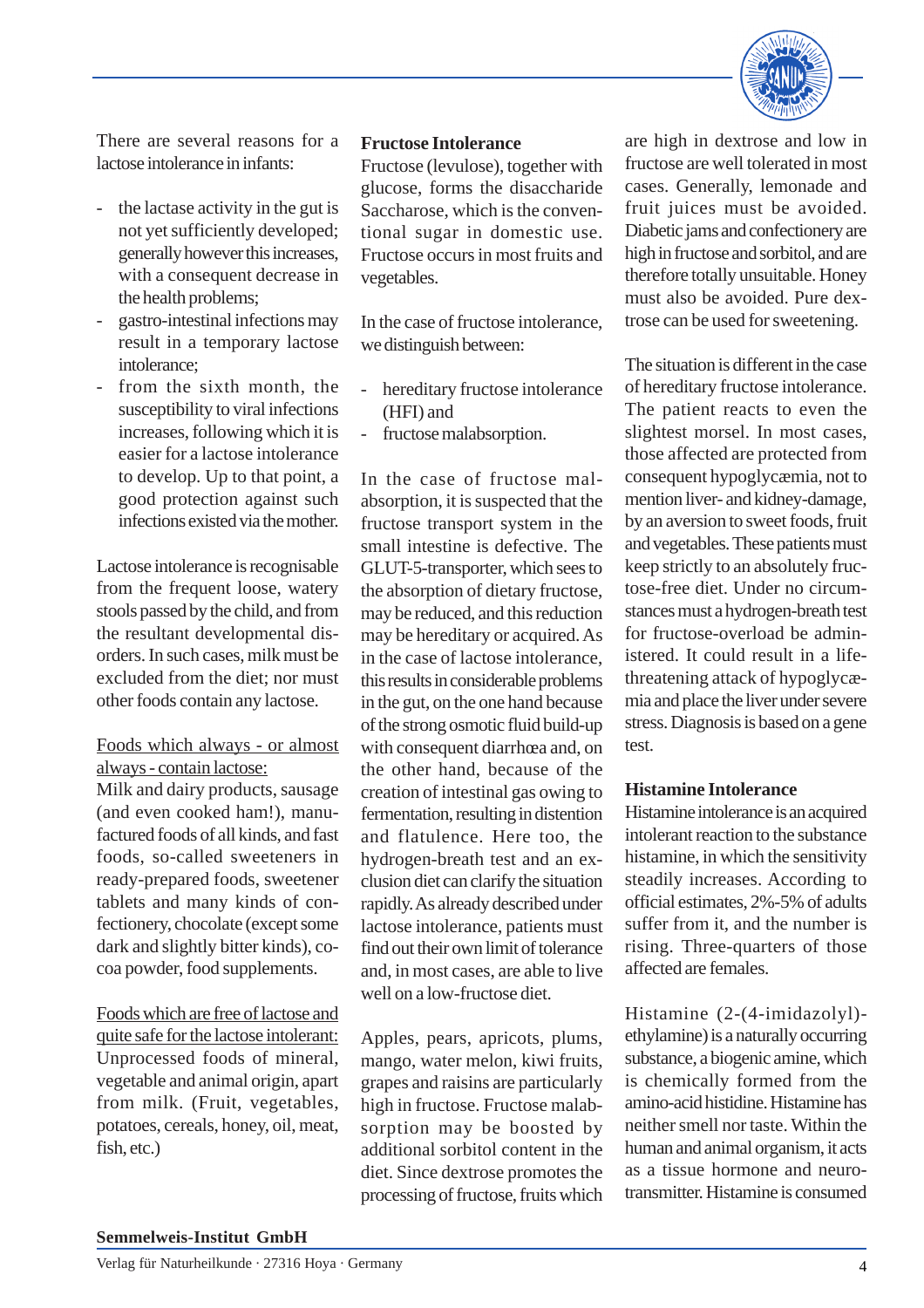

with almost all foodstuffs, since it occurs ubiquitously in the realms of plants and bacteria. In foods, it is formed in the context of fermentatory processes and is therefore, inter alia, an indicator of their freshness. It is stored in cells within the body (mast cells, basophil granulocytes and nerve cells). In allergic reactions particularly, and in defence against foreign substances, histamine is the most important mediator. This means that histamine intolerance is not an allergy, but a pseudo-allergy, an intolerance.

## **DAO (Diamine oxidase)**

DAO is the enzyme which breaks down biogenous amines. It is formed from the cells of the intestinal mucosa. Because the highest concentration of DAO is found in the small intestine, in a healthy person, the greatest proportion of histamine which is either consumed or formed in the gut is already broken down in the lumen of the bowel. The rest is broken down as it passes through the intestinal mucosa. Amines which find their way through the gut wall or are released in the tissues can be detoxified in the liver by N-methyltransferase, small quantities of which are also found in the kidneys and white blood-cells. Men form more DAO than women, which is the reason why the latter have a greater tendency to suffer from histamine intolerance.

Anybody with histamine intolerance will react to moderate-medium doses of histamine with gastric, intestinal, respiratory and skin symptoms. Our average daily consumption of histamine is about 4 mg. However, where there is an

intolerance, 15-30 micrograms are sufficient to trigger health problems. As yet, we have no details as to why certain individuals react to histamine at a given time or in a particular manner. Thus it is suspected that, in about 15 % of asthmatic attacks, histamine intolerance is involved, likewise in the case of low bloodpressure, urticaria, dysrhythmias and menstrual disorders.

Although histamine occurs both in cells of the body and in almost all foodstuffs, life-threatening intoxication can also occur in healthy people, if an excessive amount of histamine is consumed. In such cases, this is referred to as food poisoning, e.g. fish poisoning.

# **Symptom Pictures of Complaints**

The following symptoms occur, particularly, as a result of the mucosal swelling, vascular dilation and contraction of smooth muscle tissue:

- gastro-intestinal upsets with diarrhœa, abdominal pain and cramping, soft stools, nausea, heartburn, vomiting, sensation of fullness, etc.
- slight to moderate headaches or migraines
- runny nose or colds
- frequent coughing and clearing of the throat, asthma
- skin eruptions, urticaria, facial flushing
- low blood-pressure with vertigo, disorientation, nausea, panic attacks, sweats, collapse, feelings of weakness, lack of drive
- cardiac dysrhythmias, tachycardias, missed heart-beats
- in women: pains, cramps and other complaints on the first day of the period
- non-specific complaints, such as: hot flushes, tiredness after meals, states of exhaustion, loss of impetus, internal restlessness, pains in the limbs, subjective feelings of unwellness, moodswings, nervousness, disturbed sleep, poor concentration, lassitude, bouts of depression.

It is the digestive tract that is most frequently affected by histamine overload.

With regard to the above list, it has to be said that in most cases, histamine triggers very non-specific symptoms in those at risk. In the gastro-intestinal tract, it is only isolated sections that are affected by the effects of histamine intolerance, and thus, there is a time-lag between the consumption of the histamine with food or its release in the gut and the appearance of symptoms. Somebody who, for instance, experiences stomach pain with other appropriate symptoms immediately after a meal, is more likely to think of a connection with the consumption of food than somebody else who does not experience symptoms until what was eaten is passing through the large intestine. For many people headaches and migraines are an everyday occurrence, altough the symptoms might be cut off in 64 % of cases by low-histamine food. In one study, in 24 out of 25 migraine patients an attack could be provoked by a histamine injection. Regrettably, medication for headaches often inhibits the action of diaminoxidase or promotes the

#### **Semmelweis-Institut GmbH**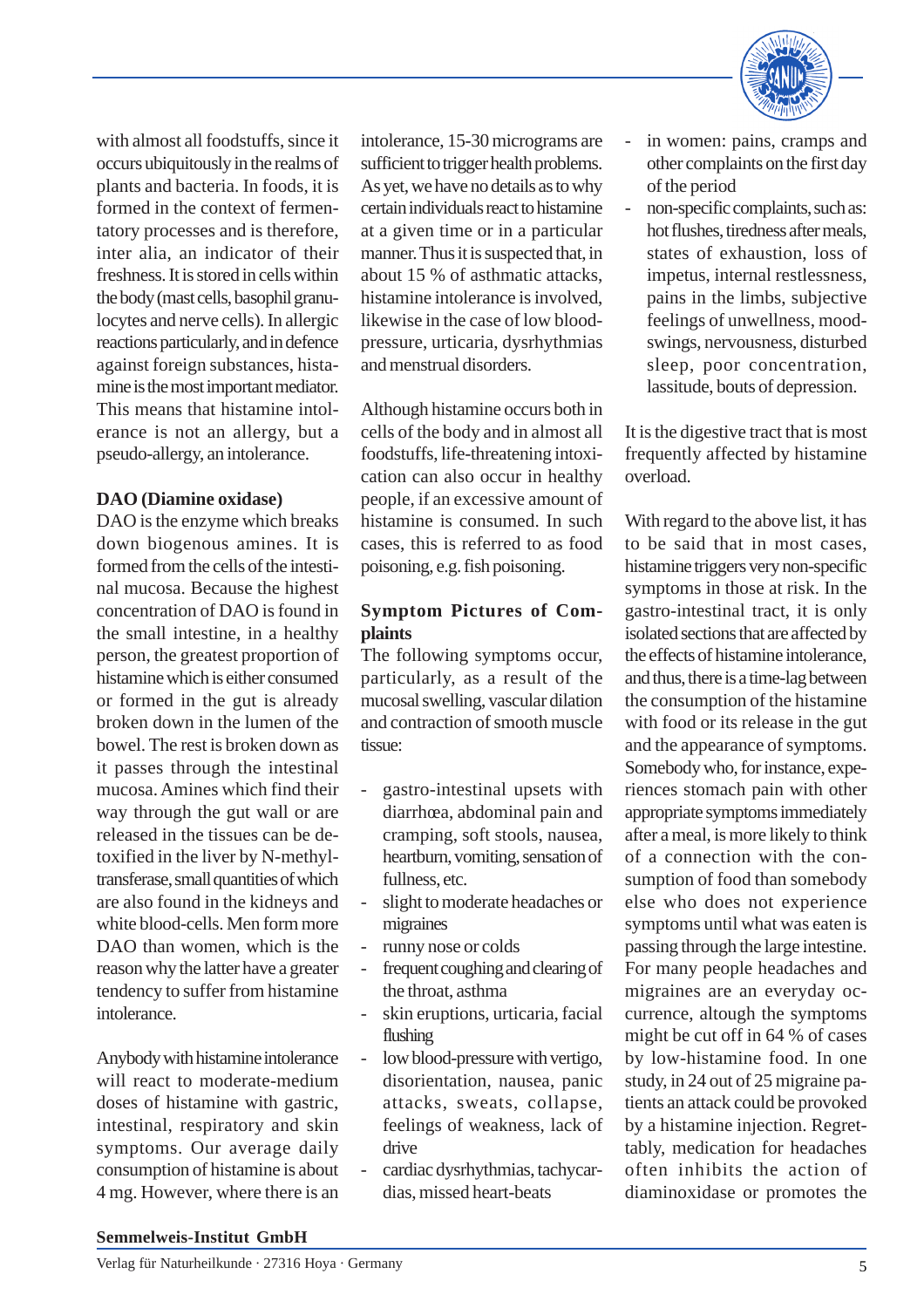

release of histamine from the body's cells.

Around 5 % of adults in the industrialised nations are asthmatics. Food assumes considerable ætiological significance here, especially in view of histamine intolerance. One way of testing for asthma is by means of inhalation of histamine. People with histamine intolerance have a permanently elevated histamine level, which of course also makes its presence felt in the lungs - as in the provocation test for asthma. Clearing the throat and slight coughing, like a runny nose and permanent cold, are therefore frequently clear signs of a histamine intolerance.

#### **Menstruation and Pregnancy**

One woman out of every two suffers from cramping pains at the onset of her period, and these only respond with difficulty to analgesics. It has been established that the diaminoxidase level is depressed at the onset of menstruation. However, in pregnancy it is exactly the opposite: from the third month of pregnancy the placental content of DAO increases 300-500-fold. Since the womb is particularly sensitive to histamine, nature has obviously built-in this protective mechanism, lest the appearance of sizeable quantities of histamine should result in uterine contractions and the premature expulsion of the fœtus. This means that in pregnancy, the occurrence of symptoms of histamine intolerance is rare or nonexistent. Thus, the expectant mother feels particularly well, but after the birth, the old intolerances rear their heads again.

Because of this non-specific symptomatology, histamine intolerance is diagnostically quite elusive; the only certain way is a four-weeklong exclusion or elimination diet.

Histamine overload of the organism

- a. Consumption of foods high in histamine
- b. Consumption of histamine liberators
- c. Consumption of other biogenous amines
- d. DAO deficient or inhibited
- e. Gastro-intestinal infection
- f. Inherited enzymatic defects result in especially serious symptoms, which must be treated promptly.

When several triggers come together, the result is a cumulative histamine intolerance.

*Regarding (a):* "*Histamine bombs"*

These are foods which are subject to rapid breakdown by bacteria, or come into being as a result of it:

- Fish (especially preserved fish such as tuna) and smoked foods (fish, sausage, raw ham) and liver
- Alcoholic drinks, esp. red wine and "Hefeweizen" (*light, fizzy beer brewed with topfermentation yeast*)
- Sauerkraut, spinach, tomatoes, aubergines, avocados
- esp. old varieties of cheese and cheese which continues to ripen
- Food and drinks containing yeast, bakery goods (the more porous and light a bakery product is, the more yeast or raising agent - and histamine - it contains), and ready-cooked dishes
- **Chocolate**
- Pickled foods contain histamine from the vinegar marinade
- Medicines (acetylcystein, codeine, MCP drops)

*Regarding (b): Histamine liberators*

Histamine is used in the body for many functions, and is therefore stored in an inactive form in the blood cells and cells of the body. If there is an intolerance, this stored histamine may be involuntarily released by so-called liberators.

Typical examples among foodstuffs are:

- protein
- fish
- strawberries, citrus fruits, pineapple, nuts, kiwi fruits
- **- alcohol!** which has four deleterious effects with regard to histamine:
	- 1. It inhibits DAO
	- 2. It introduces histamine (produced during fermentation)
	- 3. It is a histamine liberator
	- 4. The effects of alcohol in turn are enhanced by histamine (Caveat: intestinal fermentation!)

All four factors bring about an accumulation of histamine effects and complaints.

*Regarding (c): Biogenous amines*

There are many other biogenous amines, some of them very toxic, which are consumed with food or are formed in the gut: tyramine, tyrosine, serotonin, putrescine, phenylethylamine, spermidine, spermine, cadaverine, phenylephrine, octopami.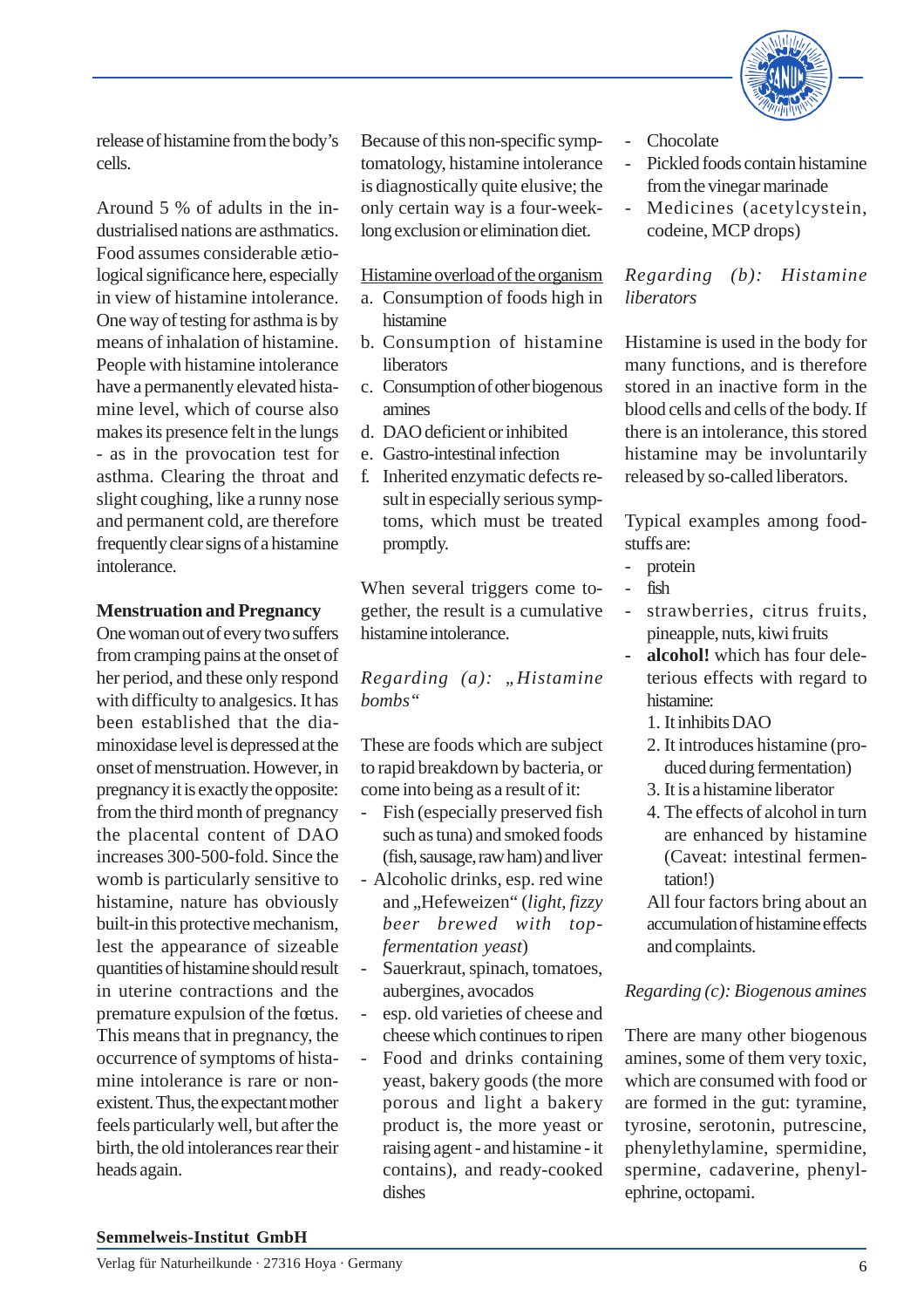

Foods which contain other biogenous amines beside histamine:

Sauerkraut, avocados, potatoes, tomatoes and tomato purée, bananas, raspberries, oranges, walnuts, pineapple, plums, pears, papaya, grapefruit, **chocolate!**

Soya beans and soya products, whilst containing no histamine, do contain many biogenous amines, which is why they are often not tolerated as a milk substitute.

DAO always breaks down other biogenous amines first, and only then does it break down histamine. In the event of a DAO deficiency therefore, foods which contain other biogenous amines can likewise trigger serious complaints, hence they must be excluded from the diet.

# *Regarding (d): DAO deficient or inhibited*

Deficient enzymatic activity may arise owing to the following causes:

- biogenous amines
- various medicines (analgesics and sleeping tablets, antitussives, antirheumatics)
- alcohol

# *Regarding (e): Gastro-intestinal infection*

Parts of the mucosa may be lost, e.g. through inflammatory processes, passed along with diarrhœa, which means that there is nothing to prevent biogenous amines invading the body. As well as this, the damaged mucosa is no longer capable of producing DAO.

### **Diagnosis**

Bearing in mind the classical symptoms, a diagnosis is possible by employing the elimination method. Before going down this route, abuse of alcohol and drugs should first be excluded. There are only a small number of parameters which indicate histamine intolerance:

- The histamine level in the blood may be - but does not have to be - elevated, and even if it is, it need not cause symptoms.
- DAO activity: measurement and evaluation of this have not been standardised;
- Vit. B6 deficiency is frequently present in cases of histamine intolerance.

An elimination diet is the surest diagnostic method, since the avoidance of foods containing histamine provides speedy relief. However, the diet should be adhered to for at least four weeks in order to cover complaints such as menstrual problems or migraines, which occur at longer intervals. Possibly, it might be followed by a provocation test, so as to exclude "harmless" foods from the avoidance. Using elimination, in about 50 % of cases, the results are so good that medication is rendered unnecessary. As well as this, it lifts a great emotional burden from the patients' shoulders.

As an adjunctive measure, the patient should avoid alcohol and any medicines that have aggravated the intolerance.

# **Treatment of Histamine Intolerance**

The elimination diet is the most im-

portant step not only in diagnosis but also in treatment!

It is possible to give additional medicines in order to improve the situation:

Vitamin B6: initially 3-6 times a week, one ampoule of VITAMIN B complex SANUM to be injected; failing this, 0.5 - 1 mg of Vit. B6 per kg of body-weight should be taken over a period of 2-3 weeks.

Vitamin C: Frequently in cases of histamine intolerance, extremely low levels of Vitamin C are likewise present. According to one American study, it is possible to lower the histamine level considerably within three days, even with just 1 g per day.

In critical cases, high doses of calcium and/or anti-histamine must be given.

In assessing histamine intolerance, one should always have regard for the following:

- the individual's tolerance threshold
- the quantities which give rise to symptoms
- variations in the histamine content of food
- the kitchen resistance of histamine (**heat-resistant!**)

# **Causes of the Increase in Histamine Intolerance**

As in the case of lactose intolerance, the increasing industrialisation of food production is also the main reason for the increased incidence of histamine intolerance. Modern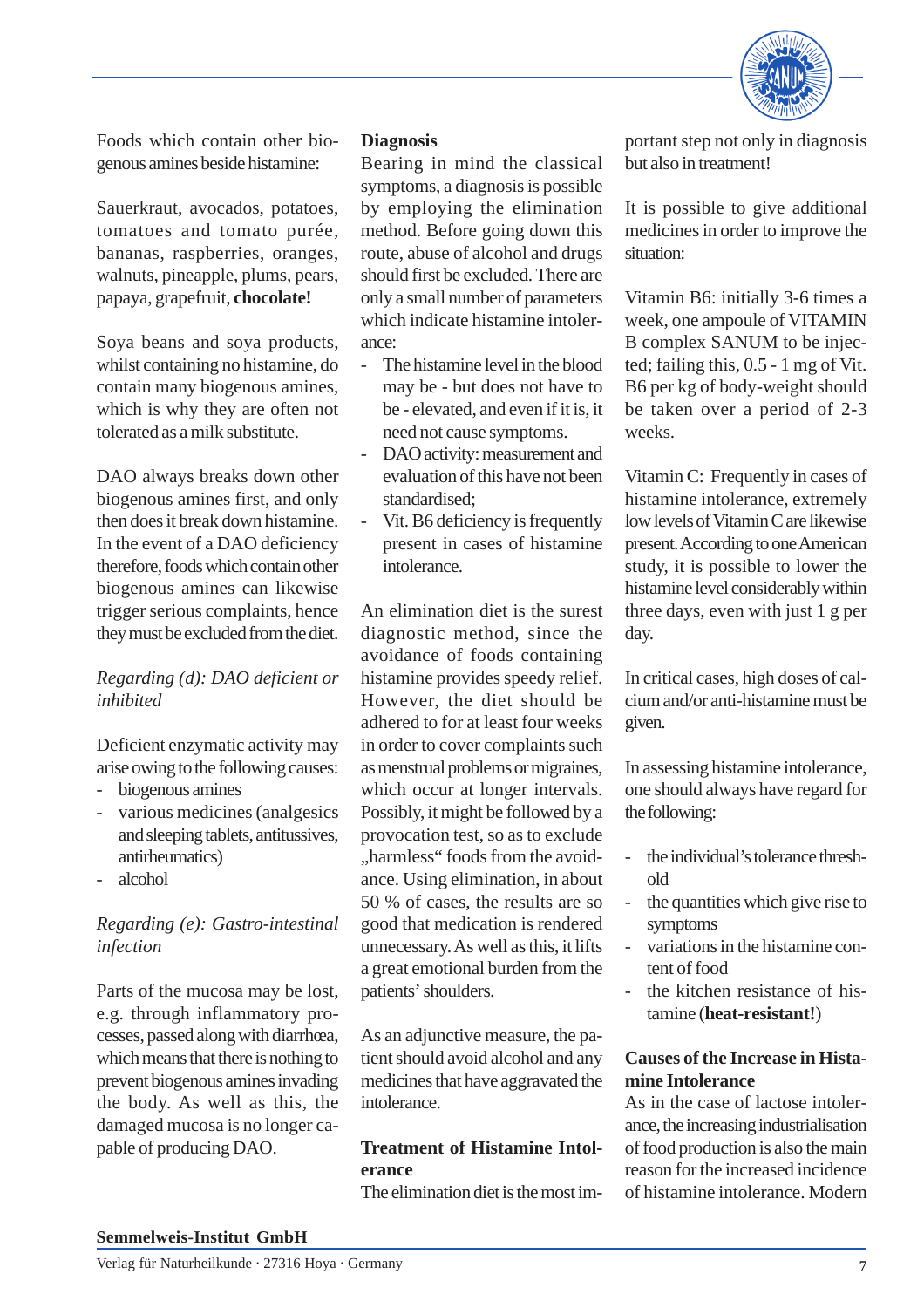

procedures, because of the requirement for long storage-life and the appropriate packaging and processing, result in a considerable increase in the development of histamine in foodstuffs. This is particularly the case with those foods which, in their natural state, need to be consumed quickly. It was shown in one study that it was possible to produce food industrially which contained only an extremely low level of histamine.

## **Allergies**

Contrary to the intolerances that we have been discussing so far, allergic reactions are processes, in which the immune system plays a major role.

This point has already been touched upon in Part 1 of this article in connection with cases of otitis and with leaky gut syndrome. Particles of foreign proteins may invade the body's interior as a result of immune incompetence, immaturity of the intestinal mucosa in the infant, or increased porosity of the gut owing to ongoing irritation or atrophy of the mucosa. The consequences of this are immunological defence reactions, which in extreme cases may be directed against the body's own protein, taking the form of an auto-immune reaction.

A deficiency of s-IgA, which protects all mucous membranes, is originally responsible for the missing barrier on the intestinal mucosa, as well as all mucous membranes, which were formed from the entoderm. Such defence reactions, allergies, are directed towards "normal" constituents of the diet, for instance, or against pollen.

Allergic reactions originate on protein particles or on those materials that form links with human protein in the body for purposes of detoxification or dissolution. Among food constituents, it is particularly the proteins casein and beta-lactone (from milk of mammals), the proteins from eggs and certain types of cereal (gluten) which provoke intolerances or allergies. The protein constituents of cereals, particularly wheat, can even act like poisons on the mucosa. In many people, the proteins from cow's milk, and particularly wheat and rye are insufficiently broken down on account of indigestibility, e.g. because of enzymatic deficiency.

The remaining peptides of gluten and casein are therefore so important for the development of health complaints because they react with opium receptors in the brain and can mimic the action of heroin and morphine. Because of this, they belong to the exorphines. For this reason, these peptides are known as gliadinomorphine and caseomorphine.

These opioid peptides, incidentally, are almost identical in structure. They are a key to the restlessness of children with attention deficit syndrome and, according to Dr. Shaw, a rapid improvement was achieved in their condition, if an appropriate exclusion diet was prescribed. In view of this, it is no wonder that violent withdrawal symptoms occur, as is well-known, when the allergens are removed.

Immunological investigations are possible in arriving at a diagnosis in allergic events; here too, however, it is possible to firm up a suspicion by means of elimination of the allergen.

Symptoms can be quite varied, and also life-threatening to the point of shock, especially in view of the fact that in every case, a histamine fallout takes place via degranulation of the mast cells and basophil granulocytes. Thus, in the acute stage, orthodox medical immediate measures are called for, depending on the severity of the symptoms. However, holistic methods are indispensable for alleviating and healing the complaints.

At the forefront of treatment is the avoidance of the primary allergens, as found in cow's milk, hens' eggs and cereals, and their products. The meat of the pig should likewise be absolutely avoided; reasons include its high histamine content. Patients should initially be fed on a diet of steamed vegetables; this is easily digestible and alleviates the irritations in the entire entoderm area. Unsaturated vegetable oils, such as linseed and rape seed have an antiinflammatory and analgesic effect and, at the same time, they enhance one's feeling of satiation. Gentle deacidification and cleansing of the connective tissue may be achieved by means of potentised organic acids (SANUVIS, CITROKEHL, FORMASAN). A course of isopathic treatment is initiated with FORTAKEHL, the main remedy for regenerating the mucosal flora, and treatment continues with the basic regulatory remedies, SAN-KOMBI, or MUCOKEHL and NIGERSAN. As immune modulators, we should particularly consider UTILIN, H"5X and RECARCIN